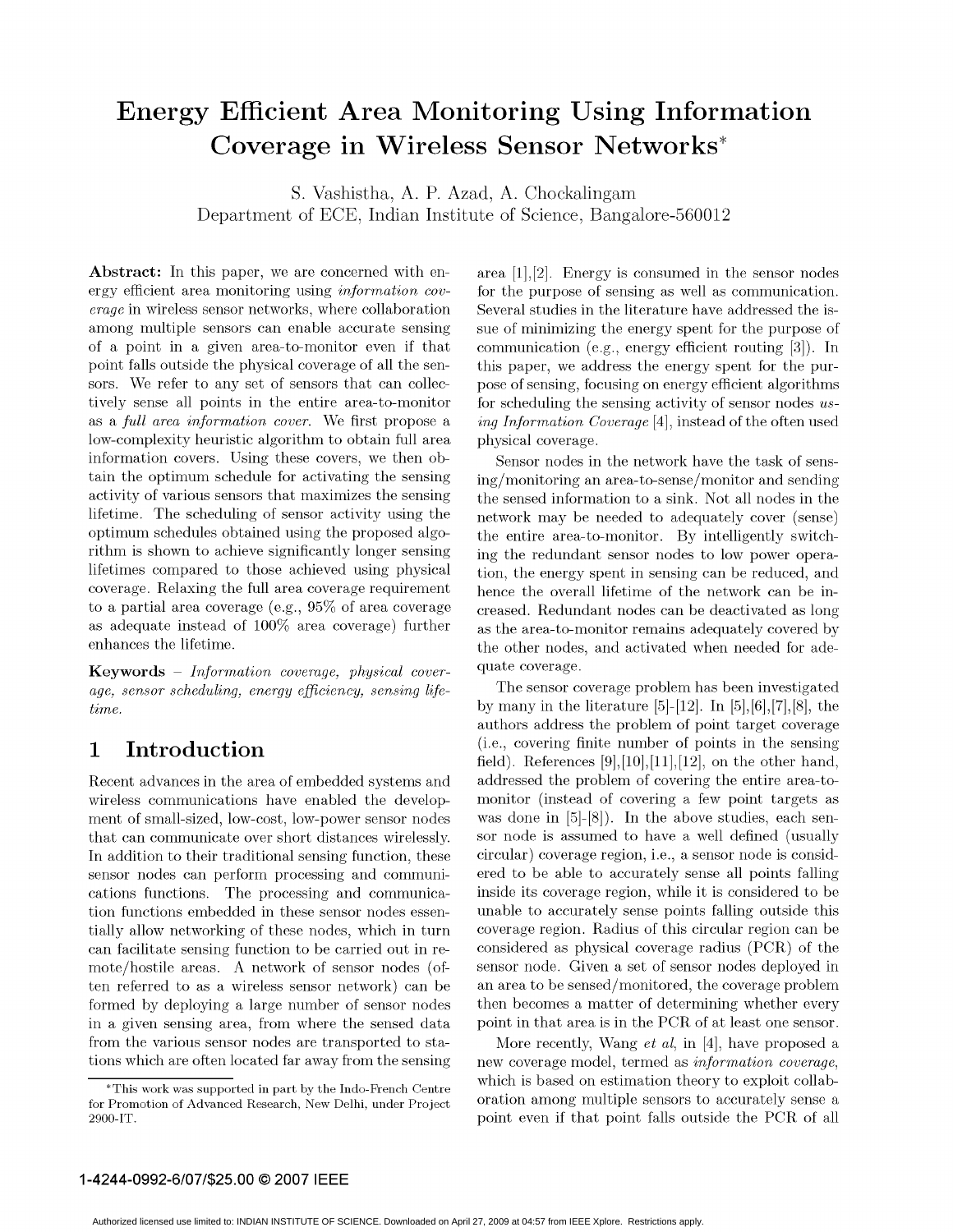the sensors. That is, even if a point-to-be-sensed is  $2$  Information Coverage not physically covered, it can be 'information covered' through multiple sensors collaborating to make an ac-<br>In this section, we present the necessary preliminaries curate estimation of the point. In [14], Wang  $et$  al on the estimation theory based information coverage studied the *point target coverage* problem using infor- introduced in [4], [14]. Consider a sensing area with K mation coverage, and proposed a three-step heuristic spatially distributed sensor nodes  $s_i$ ,  $i = 1, 2, \dots, K$ .<br>referred to as Exhaustive-Greedy-Equalization Heuris- Consider a point target at a known location in the referred to as Exhaustive-Greedy-Equalization Heuristic (EGEH) to obtain information covers<sup>1</sup> for schedul-<br>ing the sensing activity of sensor nodes, allowing up to rameter) denoting the target that needs to be meaing the sensing activity of sensor nodes, allowing up to  $K_{max}$  sensor nodes to collaborate for achieving infor-<br>mation coverage. Through simulations they showed distance between the target and sensor node  $s_i$ . Asmation coverage. Through simulations they showed that information coverage can result in longer sensing sume that  $\theta$  varies inversely with distance (which is<br>lifetimes compared to physical coverage. The inforlifetimes compared to physical coverage. The information covers obtained using EGEH in [14] are not radiation level), with a decay exponent  $\alpha$ ,  $\alpha > 0$ , such disjoint (i.e., a sensor can be present in multiple in-<br>that the parameter observed at distance d is given disjoint (i.e., a sensor can be present in multiple in-<br>formation covers). We in [15] have proposed a two-<br>by  $\theta d^{-\alpha}$ . In addition to this decay, additive noise at formation covers). We, in  $[15]$ , have proposed a twostep heuristic to obtain disjoint information covers for the sensor also corrupts the observation at the sensor point target coverage, which we referred to as Disjoint node. Accordingly, the observation of the parameter Set Information Cover (DSIC) algorithm, and showed at sensor node  $s_i$  is given by that our DSIC algorithm gave better sensing lifetimes compared to EGEH algorithm in  $[14]$  at the cost of higher complexity for large  $K_{max}$ . While [14] and [15] where  $n_i$  denotes the additive noise at sensor node  $s_i$ .<br>addressed the point target coverage problem using information coverage, to our knowledge, there has been estimate  $\theta$  using the K different observations,  $y_i$ 's. Let no study reported so far on the *full area coverage* problem using information coverage.

dress the full area coverage problem using information estimation, given by coverage, which has not been reported before in the literature. We first propose a low-complexity heuristic algorithm to obtain full area information covers FAIC) algorithm. Using these FAICs, we then ob-<br>tain the estimation error is given value to be adequately large. tain the optimum schedule for activating the sensing given value to be adequately large.<br>activity of various sensors that maximizes the sens-<br> $Definition: (K, \epsilon)$  Information coverage activity of various sensors that maximizes the sensing lifetime. Through simulation results, we show A target is said to be  $(K,\epsilon)$  information covered, if K that the scheduling of sensor activity using the op-<br>sensors collaborate to estimate the parameter  $\theta$  at the timum schedules obtained using the proposed algo- target such that rithm achieves significantly longer sensing lifetimes compared to those achieved using physical coverage. Also, as can be expected, relaxing the full area coverage requirement to a partial area coverage (e.g., 95% where  $\ddot{\theta}_K$  is the estimation error given by (2), and of area coverage as adequate instead of  $100\%$  area cov-<br>erage) is shown to further enhance the sensing lifetime acceptable. erage) is shown to further enhance the sensing lifetime.

Sec. 2, we present the preliminaries on information age (i.e.,  $K = 1$ ) corresponds to physical coverage. It coverage. In Sec. 3, we present our work on point tar-<br>get coverage using information coverage. In Sec. 4.1, that target is also  $(K + 1, \epsilon)$  covered.<br>we present our work on full area coverage using infor-<br>**Illustration-1:** mation coverage, including the proposed GB-FAIC al-<br>  $\frac{1}{3}$  targets  $\{T_1, T_2, T_3\}$  and 7 sensors  $\{s_1, s_2, \dots, s_7\}$ . Simulation results and discussions are also presented.

$$
y_i = \theta d_i^{-\alpha} + n_i, \quad i = 1, 2, \cdots, K,\tag{1}
$$

A linear unbiased estimator [13] can be employed to  $\hat{\theta}_K$  denote such an estimate of  $\theta$  using K observations. This estimate will be more accurate for large K and Our new contribution in this paper is that we ad-<br>small noise variances. Let  $\theta_K$  denote the error in the

$$
\tilde{\theta}_K = \theta - \hat{\theta}_K. \tag{2}
$$

(FAIC), which we refer to as Grid Based FAIC (GB-<br>(FAIC), which we refer to as Grid Based FAIC (GB-<br>probability that the estimation error is less than a

$$
\text{prob}(|\tilde{\theta}_K| \le A) \ge \epsilon, \quad 0 \le \epsilon \le 1,\tag{3}
$$

The rest of the paper is organized as follows. In  $Note-1:$  The special case of  $(1, \epsilon)$  information covercan also be seen that if a target is  $(K, \epsilon)$  covered, then<br>that target is also  $(K + 1, \epsilon)$  covered.

we present our work on full area coverage using infor-<br>mation coverage, including the proposed GR-FAIC al. information covers in a rectangular sensing area with gorithm as well as the optimum scheduling algorithm.  $3$  targets  $\{T_1, T_2, T_3\}$  and 7 sensors  $\{s_1, s_2, \dots, s_7\}$ .<br>Simulation results and discussions are also presented. It can be seen that target  $T_2$  is physically Conclusions are given in Sec. 6. by sensor  $s_5$ , and target  $T_1$  is physically covered by sensor  $s_1$ . In addition, target  $T_1$  is also  $(2, \epsilon)$  information covered by sensors  $s_2$  and  $s_7$ . Target  $T_3$  is not  $\frac{1}{1}$ An information cover for a point target is defined as a set physically covered, but it is  $(3, \epsilon)$  information covered

of sensors which collectively can sense that target accurately. by sensors  $s_3$ ,  $s_5$  and  $s_6$ . Sensor  $s_4$  contributes to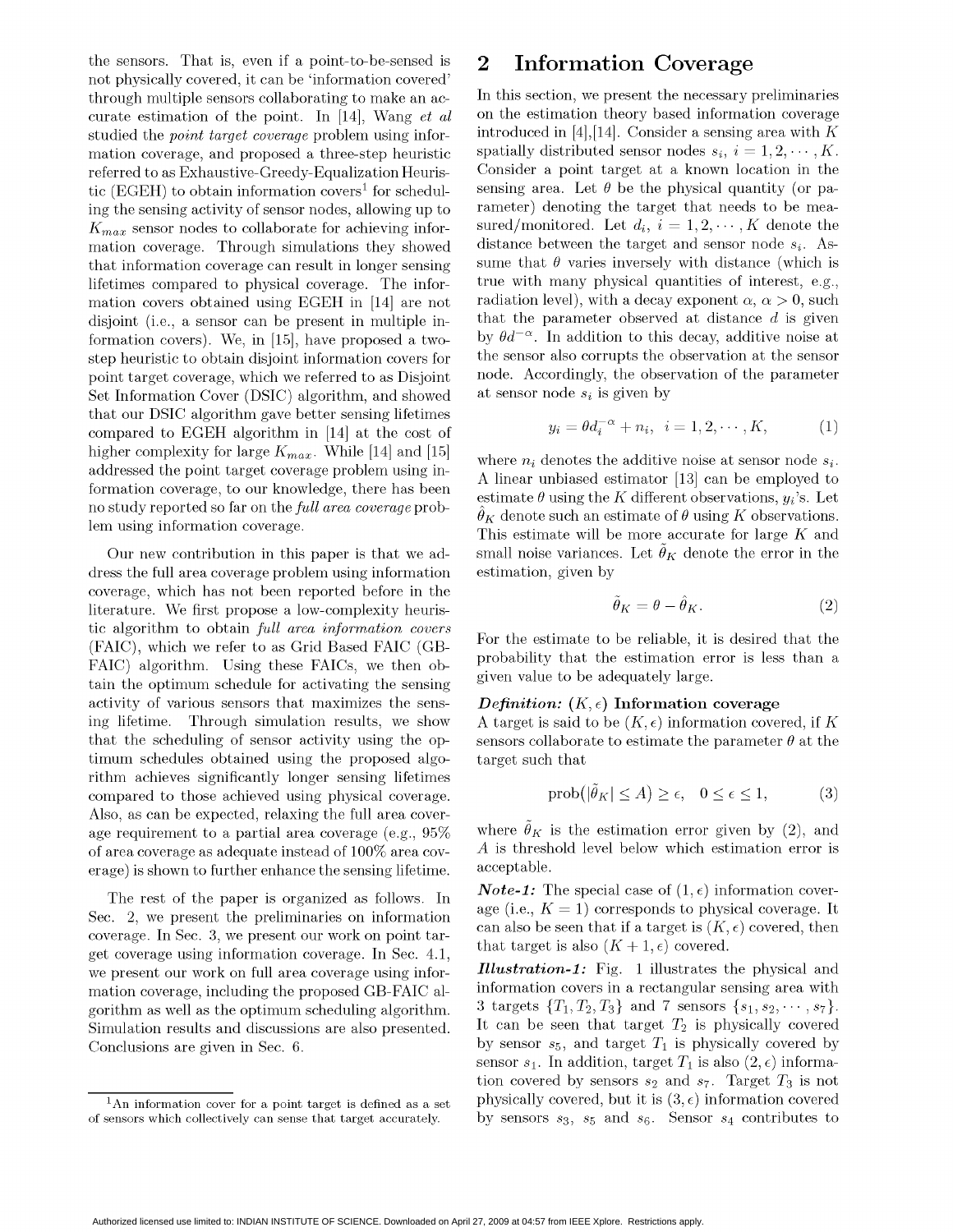

Figure 1: Illustration of physical covers and informa- Figure 2: An illustration of scheduling the sensing action covers for point targets. tivity of sensors using information covers in Fig. 1.

neither physical nor information coverage of any of value equal to the noise standard deviation  $\sigma$ , and an the targets. In summary, i)  $\{s_1, (s_2, s_7)\}\$ is the set e value equal to 0.683 for  $(1, \epsilon)$  coverage (i.e., physical of feasible covers for target  $T_1$ , ii)  $\{s_5\}$  is the set of coverage) in Eqn. (3) [14]. The area covered by one feasible covers for target  $T_2$ , and iii)  $\{(s_3, s_5, s_6)\}\$ is sensor using physical coverage is then a circular area the set of feasible covers for target  $T_3$ . Consequently, of unit radius, i.e.,  $\mathcal{A}_{(1,\epsilon=0.683)} = \pi R^2 = \pi = 3.14$ .  $\{(s_1, s_3, s_5, s_6), (s_2, s_7, s_3, s_5, s_6)\}\$  is the set of feasible The area covered by two sensors  $s_1$  and  $s_2$ , separated network information covers that can cover all the tar-<br>by distance  $d = 2$  is shown in Fig. 3. While physigets in this illustration. Cal coverage in this case results in a covered area of

the sensing activity of various sensors. In the illus- coverage satisfying Eqn. (3) results in a larger coverage satisfying Eqn. (3) results in a larger coverage satisfying Eqn. tration above, our aim is to cover all the targets in the black shaded area around the two circles in Fig. the network. Even if one target is not covered, then  $\frac{3}{2}$ . Similarly, the area covered by  $(3, \epsilon)$  information the network ceases to fulfill its sensing objective. In coverage using sensors  $s_3, s_4, s_5$  each separat other words, sensing lifetime is the time up to which the other by  $d = 2$  as shown in Fig. 3 is 12.9 whereas the deproyed sensors can cover all the targets in the the area covered by physical coverage with these three<br>network. For example, in Fig. 1, if physical cover-<br>sensors is all  $2\pi$  0.42. Figure 4 share the area can age is employed then target  $T_3$  is not covered at all, ered as a function of the sensor separation distance d<br>and so the sensing lifetime in this case is zero (i.e.,  $\frac{1}{100}$  Ein, 2 h the for sherical coverage (DC) c and so the sensing lifetime in this case is zero (i.e., in Fig. 3 both for physical coverage (PC) as well as the network can never sense all targets using physical information coverage (IC). From Fig. 4, it is observed coverage). On the other hand, if information coverage that information coverage (i.e., i.e. ii., i.e. is observed<br>is used as in the above illustration in Fig. 1, then the that information coverage covers a larger area com information covers  $(s_1, s_3, s_5, s_6)$  and  $(s_2, s_7, s_3, s_5, s_6)$ can be alternatively scheduled to sense all the targets.  $\epsilon = 0.683$ , R=1,  $\alpha = 1$ That is, in time slot 1, sensors  $s_1, s_3, s_5, s_6$  are activated, and in time slot 2, sensors  $s_2$ ,  $s_3$ ,  $s_5$ ,  $s_6$ ,  $s_7$  are activated, and so on as shown in Fig. 2, such that this activation cycle is continued until both the information covers become invalid (a cover is said to become invalid if any of the sensors in that cover is fully drained out of its battery power, and because of which that cover can not sense all the targets). The problem we address in this paper is to obtain information covers that will result in long sensing lifetimes. Figure 3: Illustration of area covered by physical cov-

## Area Covered by Information Coverage:

*Note-2:* An area is said to be completely  $(K, \epsilon)$  cov-<br>3 Information Coverage for ered if all the points in the area are  $(K, \epsilon)$  covered.

Illustration-2: We present a comparison of the area covered by information coverage and physical cover- In [14], Wang et al proposed a Exhaustive-Greedy-



**Scheduling Sensing Activity using Covers:**<br>We note that the covers obtained are used to schedule<br>We note that the covers obtained are used to schedule<br>coverage satisfying Eqn. (3) results in a larger covsensors is only  $3\pi = 9.42$ . Figure 4 shows the area covpared to physical coverage,  $\mathcal{A}_{(K,\epsilon)} \geq \mathcal{A}_{(1,\epsilon)}$  for  $K \geq 1$ .



erage and information coverage.

# Point Targets

age in Figs. 3 and 4. The physical coverage radius,  $R$ , Equalized Heuristic (EGEH) to obtain information is taken to be 1. This unit radius corresponds to a  $A$  covers for point targets. The information covers they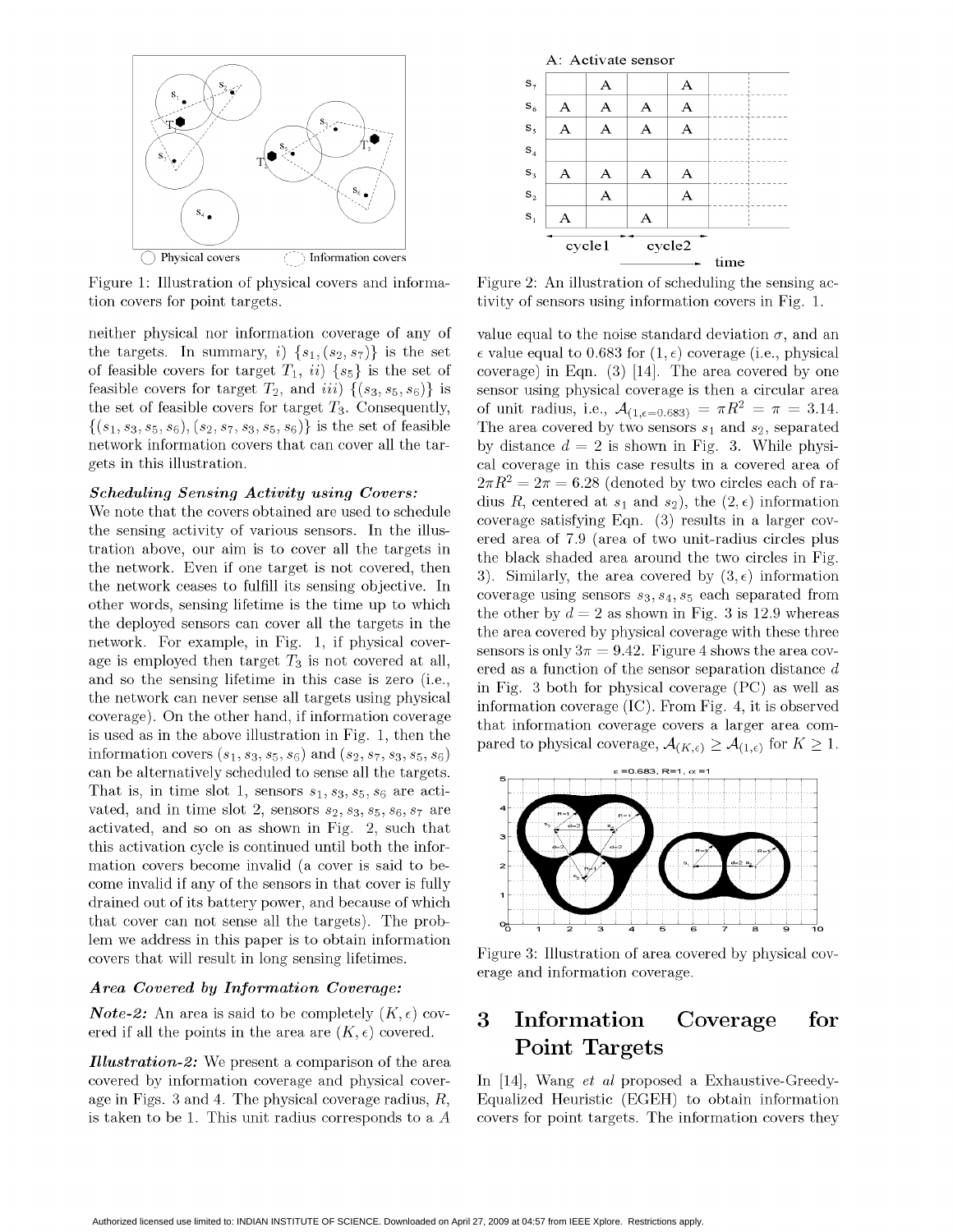

Figure 4: Area covered by physical coverage (PC) and information coverage (IC).  $\alpha = 1$ ,  $R = 1$ ,  $\epsilon = 0.683$ .

obtained through EGEH are not disjoint. That is, a sensor can participate in more than one cover. Because of this, the resulting schedule of sensor activity is more involved than a simple round-robin schedule. Disjoint set covers, where a sensor can participate in at most one cover, on the other hand, are advantageous because a simple round-robin schedule is adequate.

The coverage problem using *disjoint set* of *physical* covers has been studied widely in the literature, where the disjoint set physical cover problem has been shown to be NP-complete [7], and so heuristics have been proposed to obtain disjoint set physical covers  $[7], [9], [18]$ . The problem of obtaining *disjoint set* of *information* covers is of interest. Accordingly, in [15], we addressed this problem of obtaining disjoint set of information covers for point targets, where we proposed a heuristic to obtain disjoint set information covers (DSIC). The proposed heuristic in [15], referred to as the DSIC algorithm, has been shown to achieve longer sensing lifetimes compared to the EGEH algorithm proposed in [14].

The operation of the DSIC algorithm in [15] is divided into two steps. In Step-I, disjoint set of information covers for each target in the network is obtained. In Step-II, using the outcome in Step-I, a disjoint set of information covers that can cover all the targets is obtained. Refer [15] for the detailed listing and description of the DSIC algorithm.

Performance of DSIC and EGEH Algorithms: We evaluated and compared the performance of the DSIC and EGEH algorithms through simulations. The following system model is considered in the simulations. A network with  $5 \times 5$  square sensing area is considered. The number of sensor nodes in the network considered include  $N = 10, 20, 30$ . These sensor nodes are uniformly distributed in the sensing area. The number of targets in the network considered include  $M = 1$  to 5. Each sensor is provided with an ini-



Figure 5: Average sensing lifetime versus  $K_{max}$  for  $N = 10, 20, 30, M = 1, \alpha = 1, \epsilon = 0.683, R = 1,$ initial battery energy  $= 2 J$ . DSIC versus EGEH.

tial battery energy of 2 Joules. As in [16], we assume that each sensing operation when a sensor is activated to sense is  $e_0 = 4 nJ$ . We also assume that no energy is consumed when the sensor is not activated (*i.e.*, left idle). In all the simulations, we used the following parameters:  $\alpha = 1$ , physical coverage range  $R = 1$ , and  $\epsilon = 0.683$ . The maximum number of nodes allowed to collaborate is taken to be  $K_{max} = 1, 2, 3, 4$ .

In Fig. 5, we illustrate the average sensing lifetime as a function of  $K_{max}$  (the maximum number of sensors allowed to collaborate) obtained from the simulations by averaging over 100 different realizations of the network with 95% confidence inetrval. The performance of both DSIC as well as EGEH algorithms are shown for  $N = 10, 20, 30$ . It is observed that both the algorithms perform better than physical coverage (i.e.,  $K_{max} = 1$ ) – that is, due to information coverage, lifetime increases as  $K_{max}$  is increased. However, this improvement saturates for large values of  $K_{max}$  which can be expected (diminishing returns for increased  $K_{max}$ ). It is also observed that the proposed DSIC algorithm performs better than the EGEH algorithm. The reason for this better performance can be attributed to the fact that EGEH returns covers which are not disjoint whereas as DSIC returns disjoint covers. Since a sensor can participate in more than one cover in EGEH, it can drain the battery power of those sensors participating in multiple covers sooner. This results in the network life to end soon (i.e., covers become invalid due to lack of battery power in sensors participating in multiple covers) even if some other sensors may have power left in their batteries. Whereas in the proposed DSIC, since the covers are disjoint, the energy in the sensors are fully used, resulting n longer sensing lifetime. Also, a simple round-robin scheduling is adequate for DSIC whereas a more elaborate scheduling is required for EGEH [14].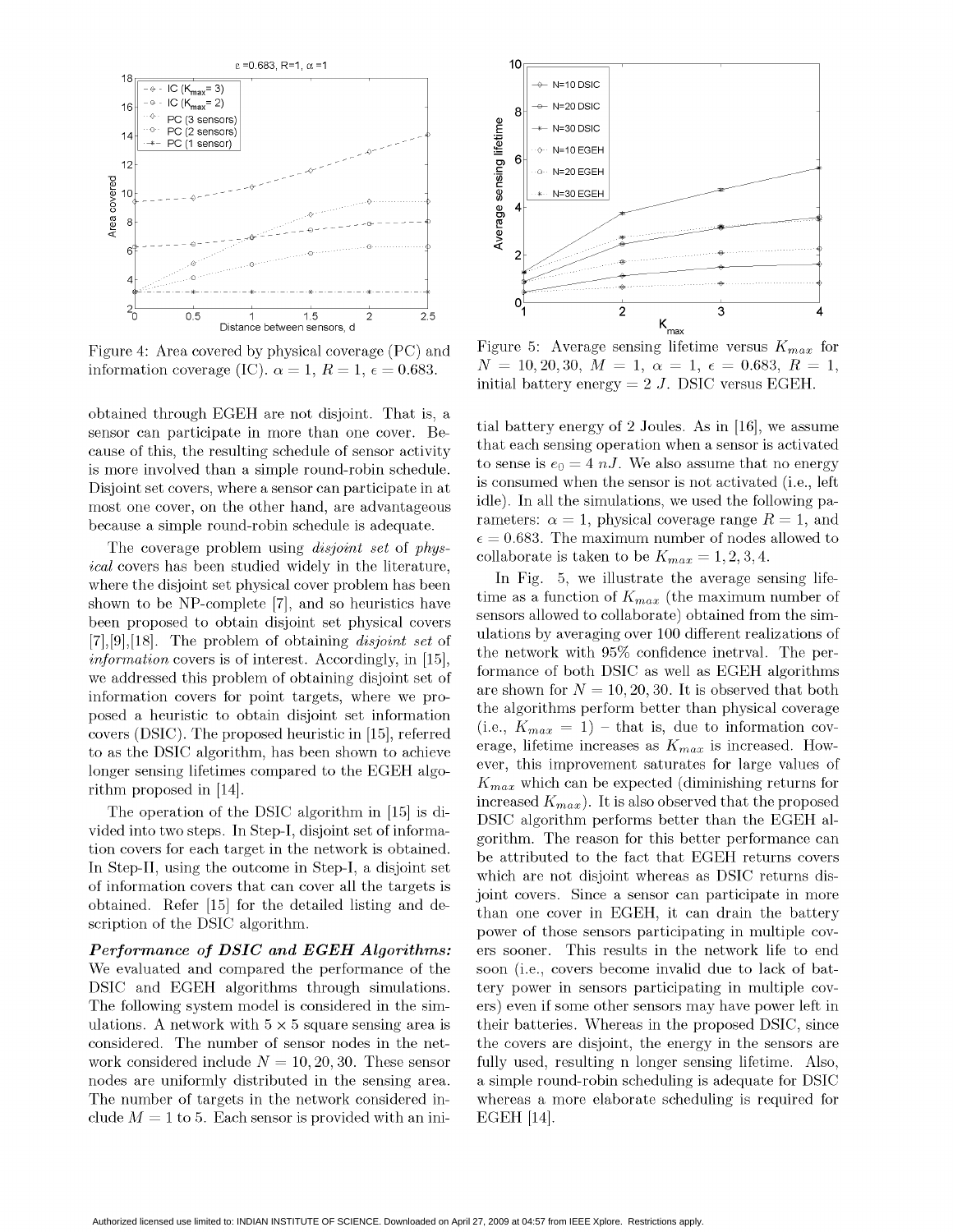

DSIC and EGEH. in DSIC and EGEH.

We illustrate the above observations with an example using Figs. 6 and 7. Consider the network with 7 nodes and a target as shown in Figs. 6 and 7. For this <sup>7</sup> N=30 DSIC scenario, DSIC will return the following four informa-<br>tion covers  $\{s_1, s_2, (s_3, s_4), (s_5, s_6)\}$  (see Fig. 6(a)).<br>Note that all the above covers are disjoint. Whereas<br>EGEH will return the following five information covtion covers  $\{s_1, s_2, (s_3, s_4), (s_5, s_6)\}\$  (see Fig. 6(a)).  $\frac{1}{20}$ <br>Note that all the above covers are disjoint. Whereas Note that all the above covers are disjoint. Whereas EGEH will return the following five information covers  $\{s_1, s_2, (s_3, s_4), (s_5, s_6), (s_4, s_6)\}\$  (see Fig. 6(b)). Although EGEH 'greedily' returns more number of Note that all the above covers are disjoint. Whereas<br>
EGEH will return the following five information cov-<br>
ers { $s_1$ ,  $s_2$ ,  $(s_3, s_4$ ),  $(s_5, s_6)$ ,  $(s_4, s_6)$ } (see Fig. 6(b)).<br>
Although EGEH 'greedily' returns more nu disjoint (i.e., sensors  $s_4$  and  $s_6$  in EGEH are present in two covers). Further, the 'equalization' part in Step-3 of EGEH, in order to make the appearances (i.e.,  $0\frac{1}{1}$   $\frac{2}{2}$   $\frac{3}{3}$   $\frac{4}{4}$  5 activation) of all sensors in the covers to be almost equal in a scheduling cycle, results in a more involved Figure 8: Average sensing lifetime versus number of activity schedule as shown in Fig. 7(b). In the EGEH point targets, M, to monitor.  $N = 30, 20, K_{max} = 4$ , schedule in Fig. 7(b), sensors  $s_1$  and  $s_2$  are activated  $\alpha = 1$ ,  $\epsilon = 0.683$ ,  $R = 1$ , initial battery energy = 2 J. twice in a scheduling cycle in order to almost equalize DSIC versus EGEH. the number of activations. Also, the sensing lifetime achieved in this EGEH schedule can be computed to and be 3.5 (using the formulation in  $[14]$ , which requires the LCM of certain weights of the covers which are proportional to the number of activations of the sen- From Eqns. (4) and (5), it can be seen that sors in those covers). On the other hand, the covers  $\bullet$  for  $M + 1 > 2K_{max}$ returned by DSIC, being disjoint, results in a simple round-robin schedule as shown in Fig.  $7(a)$  is adequate. In addition, the sensing lifetime achieved here is 4. Thus, by preferring to  $i$ ) use disjoint covers, and *ii*) use far-away nodes (e.g., in Fig. 6(a), DSIC  $\bullet$  for  $M + 1 < 2K_{max}$ did not give preference to the nearby cover  $(s_4, s_6)$ , DSIC achieves better performance than EGEH. Fig. 3 illustrates the average sensing lifetime as a function of  $M$ , the number of targets in the network, for  $N = 20, 30$  and  $K_{max} = 4$ . As the number of targets is  $\bullet$  and for  $M + 1 = 2K_{max}$ increased, lifetime decreases, which is expected. Here again, DSIC is seen to achieve longer sensing lifetime than EGEH.  $H_{EGEH} = K_{max}(M + 2)$ 

## Complexity of DSIC and EGEH Algorithms:

tational complexity of DSIC and EGEH algorithms these two algorithms, respectively, are shown to be and  $K_{max}$ .

$$
H_{DSIC} \approx \left[2N^{K_{max}} M K_{max}^2 + N^{M+1}\right] \log N,\quad (4)
$$



Figure 6: Illustration of information covers chosen by Figure 7: Illustration of scheduling of sensor activity



$$
H_{EGEH} \approx K_{max}(M+2)N^{2K_{max}}.\tag{5}
$$

$$
\frac{H_{DSIC}}{H_{EGEH}} > 1,
$$

$$
\frac{H_{DSIC}}{H_{EGEH}} < 1,
$$

$$
\frac{H_{DSIC}}{H_{EGEH}} \approx \frac{\log N}{K_{max}(M+2)}
$$

An approximate worst case analysis of the compu-<br>tational complexity of DSIC and EGEH algorithms of the DSIC algorithm can be less or more than the has been carried out in [15], where the complexities of EGEH algorithm depending on the values of  $N, M$ ,

> The observation made through an approximate worst case analysis in the above is also reflected in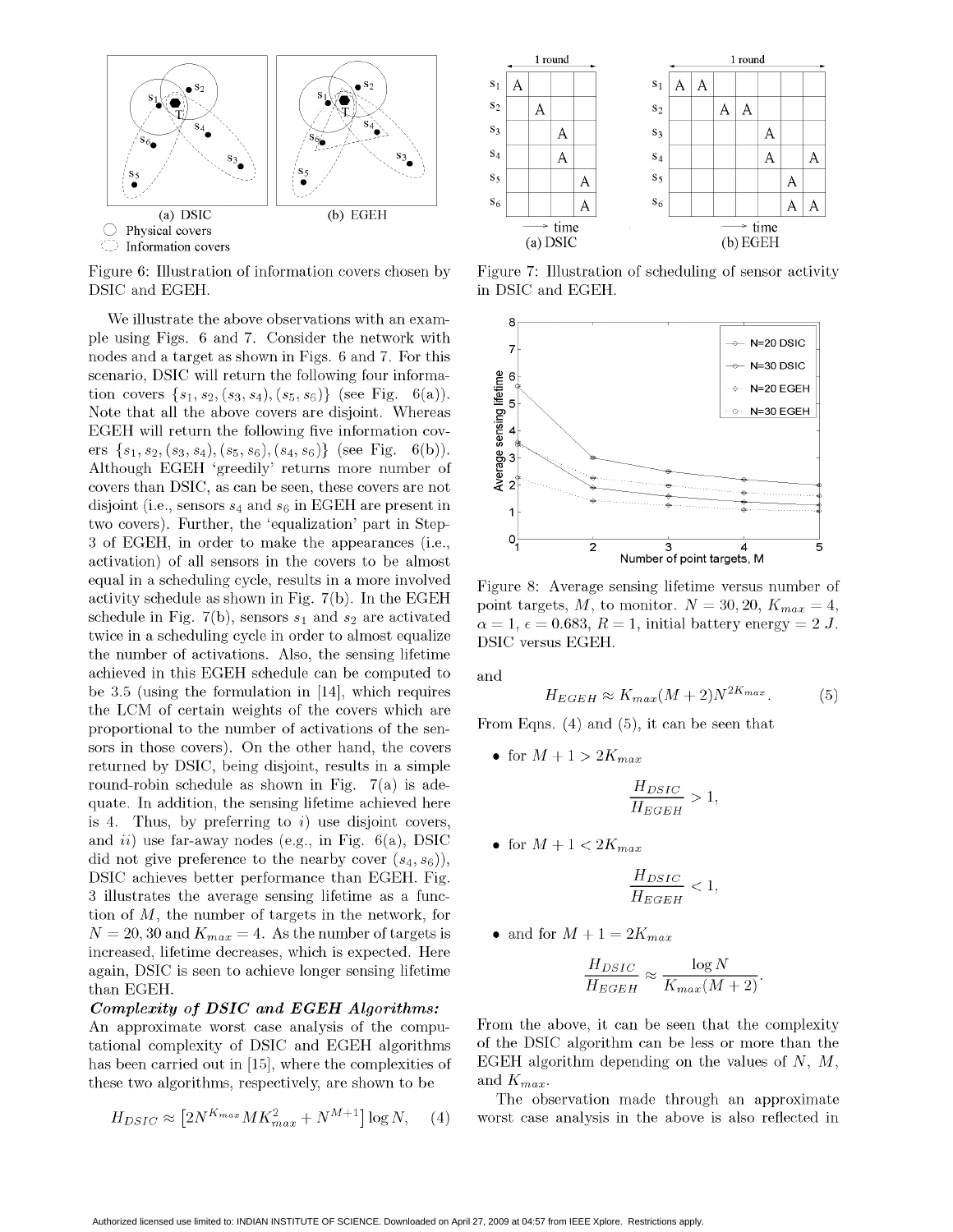

Figure 9: Computational complexity versus  $K_{max}$  obtained from simulations.  $N = 10, 20, 30$ , number of targets,  $M = 4$ . DSIC versus EGEH.

the complexity of the algorithms evaluated in the actual simulations. Fig. 9 shows the complexity of the algorithms as a function of  $K_{max}$  for 4 targets (i.e.,  $M = 4$ ) and  $N = 10, 20, 30$ , obtained from the simulations by averaging over 100 different network realizations. From this figure, it can be observed that the complexity of one algorithm is more or less than the other depending on the values of  $M$  (the number of targets),  $K_{max}$  (the maximum number of sensors allowed to collaborate), and  $N$  (the number of sensors). It is noted that the cross-overs between the resulting complexities of DSIC and EGEH algorithms seen in Fig. 9 essentially corroborate with a similar observation we made based on the approximate worst case complexity analysis.

## **Information Coverage for Full**  $\boldsymbol{4}$  $\boldsymbol{\mathrm{Area}}$

In this section, we consider full area coverage instead of point target coverage. We say that the full area to be monitored is covered if all the points in the area can be sensed accurately.

**Illustration 3:** Figure 10(a) illustrates an example of full area physical coverage where all points in the  $L \times L$  sensing area is covered by six sensors  $s_1, s_2, s_3, s_4, s_5, s_6$ . In Fig. 10(b), on the other hand, in the absence of sensor  $s_6$ , full area physical coverage is not achieved (some portion in the sensing area is not covered).

**Illustration 4:** Fig. 11 illustrates an example of full area information coverage by four sensors  $s_1$ ,  $s_2$ ,  $s_3$ ,  $s_4$ . In addition to the PCR of these sensors (shown by the circles of radius  $R$  centered at the location of these sensors), all the points in the shaded region are also collaboratively covered by these sensors. Thus, in contrast to physical coverage, information coverage

requires lesser number of sensors to cover the entire sensing area. Figure 12 shows partial area information coverage in the absence of the sensor  $s_4$ .



Figure 10: Illustration of full and partial area physical coverage. (a) Full area physical coverage by sensors  $s_1, s_2, \dots, s_6$ . (b) Partial area physical coverage by sensors  $s_1, s_2, \dots, s_5$ .



Figure 11: Illustration of full area information coverage by sensors  $s_1, s_2$ 



Figure 12: Illustration of partial area information coverage by sensors  $s_1, s_2, s_3$ .

## Proposed Approach to Full Area 4.1 **Information Coverage**

As pointed out in the previous section, a given point target can be sensed/monitored by one or more sensors using the information coverage approach. Here, we are interested in achieving full area information coverage. Ensuring sensing/monitoring of the full area-to-monitor essentially guarantees sensing/monitoring of any number of targets lying inside the area-to-monitor irrespective of their locations. The full area-to-monitor can be viewed as a collection of large number of densely populated point targets. Taking this view, algorithms developed for point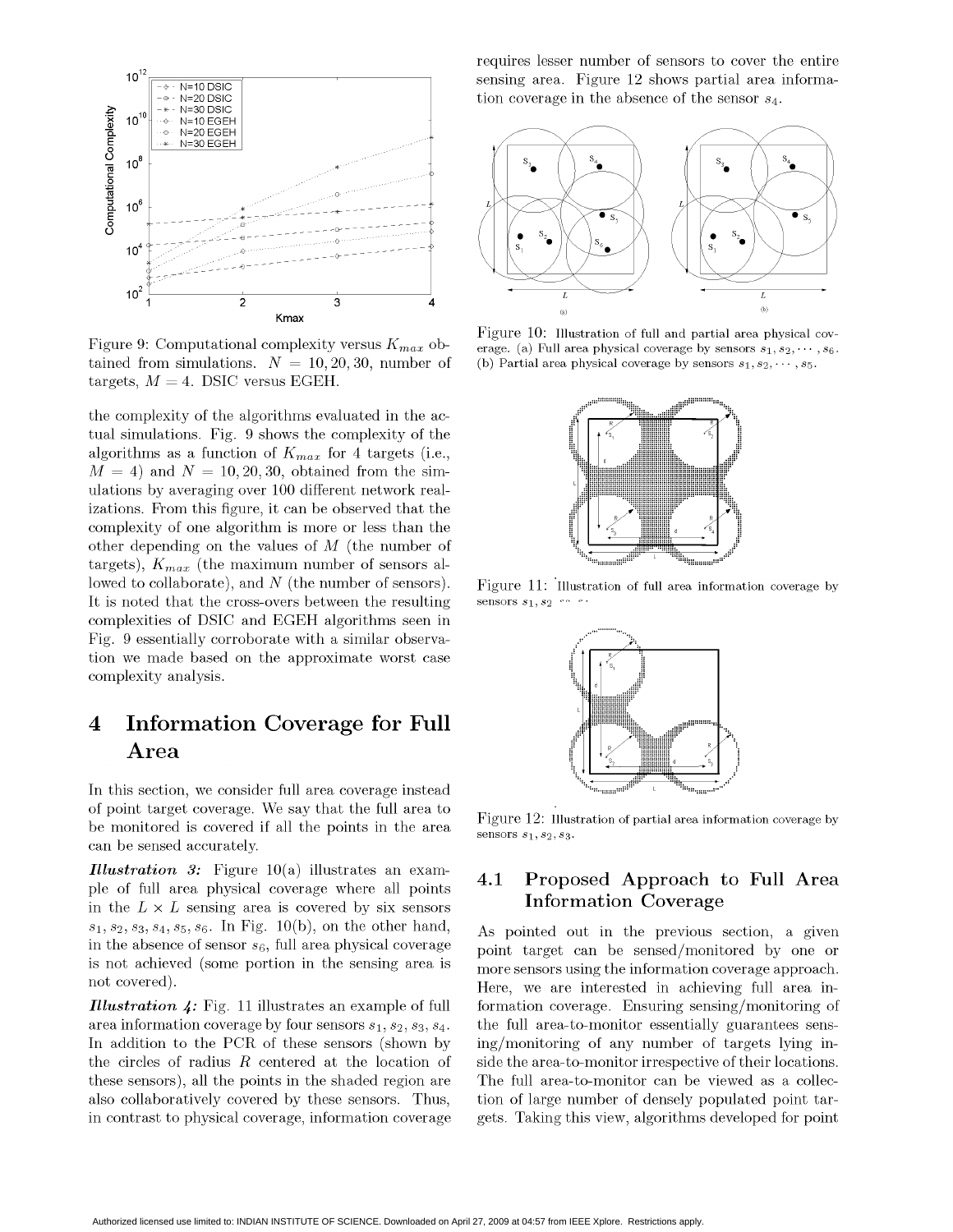targets information coverage (e.g., EGEH in [14] and separated adequately apart so that  $a$ ) information cov-DSIC in  $[15]$  can be used to achieve full area infor- erage among them is more likely to be feasible, and b) mation coverage. However, the complexity in these al- closely located sensors are given less preference to be gorithms for large number of targets in prohibitively in the same FAIC (since information coverage through high. For example, the complexity in the DSIC al- very closely located sensors can be less beneficial). gorithm grows exponentially in the number of targets In order to achieve the above objective, we partition [15]. Hence, we propose a low-complexity heuristic the entire area-to-monitor into square grids of size  $d \times$ approach to achieve full area information coverage.  $d$  (Fig. 14) so that one sensor from each grid can

complexity heuristic to obtain a set of full area infor- a valid FAIC. By adopting this approach, the search finely spaced 'pixels' and treating these pixels as point on the choice of the grid size  $d$ . A large value of  $d$ targets3 (Fig. 13). We then optimally schedule these is good from the complexity point-of-view but can be FAICs (by solving an integer linear program) so that ineffective from the full coverage feasibility point-ofthe sensing lifetime is maximized. view (e.g., the extreme case of  $d = L$  is most effective



Figure 13: (a) Point targets coverage problem. (b) Full area coverage problem viewed as a point targets coverage problem.

System Model: Consider a set of N homogeneous sensor nodes  $S = \{s_1, s_2 \cdots, s_N\}$ , which are distributed randomly in a square sensing field of area Figure 14: Dividing the  $L \times L$  area-to-monitor into square fributed randomly in a square sensing field of area grids of size  $d \times d$ .  $L \times L$ . Let the operator  $|\mathcal{B}|$  denote the cardinality of set B. Let  $P = \{p_1, p_2, \dots, p_{|\mathcal{P}|}\}\$  denote the set of all Choice of the grid size, d: We propose to choose pixels that characterize the full area. Let the grid size as follows. Consider a square grid of size

$$
C = \{C_1, C_2, \cdots, C_{|C|}\},\tag{6}
$$

covers (FAIC). The jth FAIC  $C_j$ ,  $j=1, 2, \dots, |\mathcal{C}|$ , denotes a subset of S such that *all* pixels in P are

algorithm for obtaining FAICs. An exhaustive search gridding is used in the algorithm is explained below. for FAICs among all sensors is expensive. Our idea is to avoid such a search through all possible sensor com-<br>hinations but search only through those sensor com-<br>is given in Table-I. In the algorithm,  $(X_i, Y_i)$  denotes for valid FAICs only among those sensors which are

In the proposed approach, we first employ a low- be taken and checked if these sensors together form mation covers<sup>2</sup> (FAIC) by dividing the full area into space for obtaining FAICs can get reduced depending in terms of complexity and least effective in achieving full coverage). On the other hand, a small value of  $d$ can be very effective in achieving full coverage but it will not result in a significant reduction in the search space compared to an exhaustive search. Can be used to achieve fun are into  $\sim$  ease anony derivative functions and the same properties are specified to the complexity in the Same FAIC (since information coverage number of targets in prohibitively in the same



the grid size as follows. Consider a square grid of size  $d \times d$  with four sensors located at the four corners of the grid, as shown in Fig.  $15$ . Locate a point target at the  $0 \leq |C_i| \leq N$ , denote the set of full area information center of the grid. Now, find the maximum value of d for which all the four sensors together can sense the denotes (FAIC). The full FAIC  $C_j$ ,  $j = 1, 2, \dots, |\mathcal{C}|$ ,<br>denotes a subset of S such that *all* pixels in  $\mathcal{P}$  are<br>information covered by using *all* sensors in  $C_j$ , and<br>value can be calculated to be 2 for  $\alpha = 2$  and  $C_j \bigcap C_k \neq \emptyset$  for  $j \neq k$  (i.e., a sensor can take part in  $\text{for } \alpha = 1$ . A grid size more than this maximum value more than one FAIC). That is, FAICs are not neces-<br>sarily disjoint. less than this maximum will result in a larger search 4.2 Grid Based FAIC Algorithm space without much coverage benefit. So the proposed choice of grid size can result in a reasonable tradeoff In this subsection, we present the proposed grid based between performance and complexity. The way the

binations, but search only through those sensor com-<br>binations that are more likely to be beneficial. The the coordinates of the sensor  $s_i$ .  $(X, Y), (X, Y +$ binations that are more likely to be beneficial. The the coordinates of the sensor  $s_i$ .  $(X, Y), (X, Y +$ <br>intuition behind the proposed heuristic is to search  $d$ ,  $(X + d, Y), (X + d, Y + d)$  denote the coordinates intuition behind the proposed heuristic is to search d),  $(X + d, Y)$ ,  $(X + d, Y + d)$  denote the coordinates<br>for valid FAICs only among those sensors which are of the four corners of a grid.  $D((A, B), (C, D))$  denotes the distance between two points with coordi-

<sup>3</sup>In [9], such a slicing of area into 'pixels' is adopted for Lines 3 to 13: The set of sensors for a valid FAIC test

<sup>&</sup>lt;sup>2</sup>We define a full area information cover as any set of sensors nates  $(A, B)$  and  $(C, D)$ . that can collectively sense the entire area-to-monitor.

studying full area *physical coverage*. is chosen such that in each grid the sensor closest to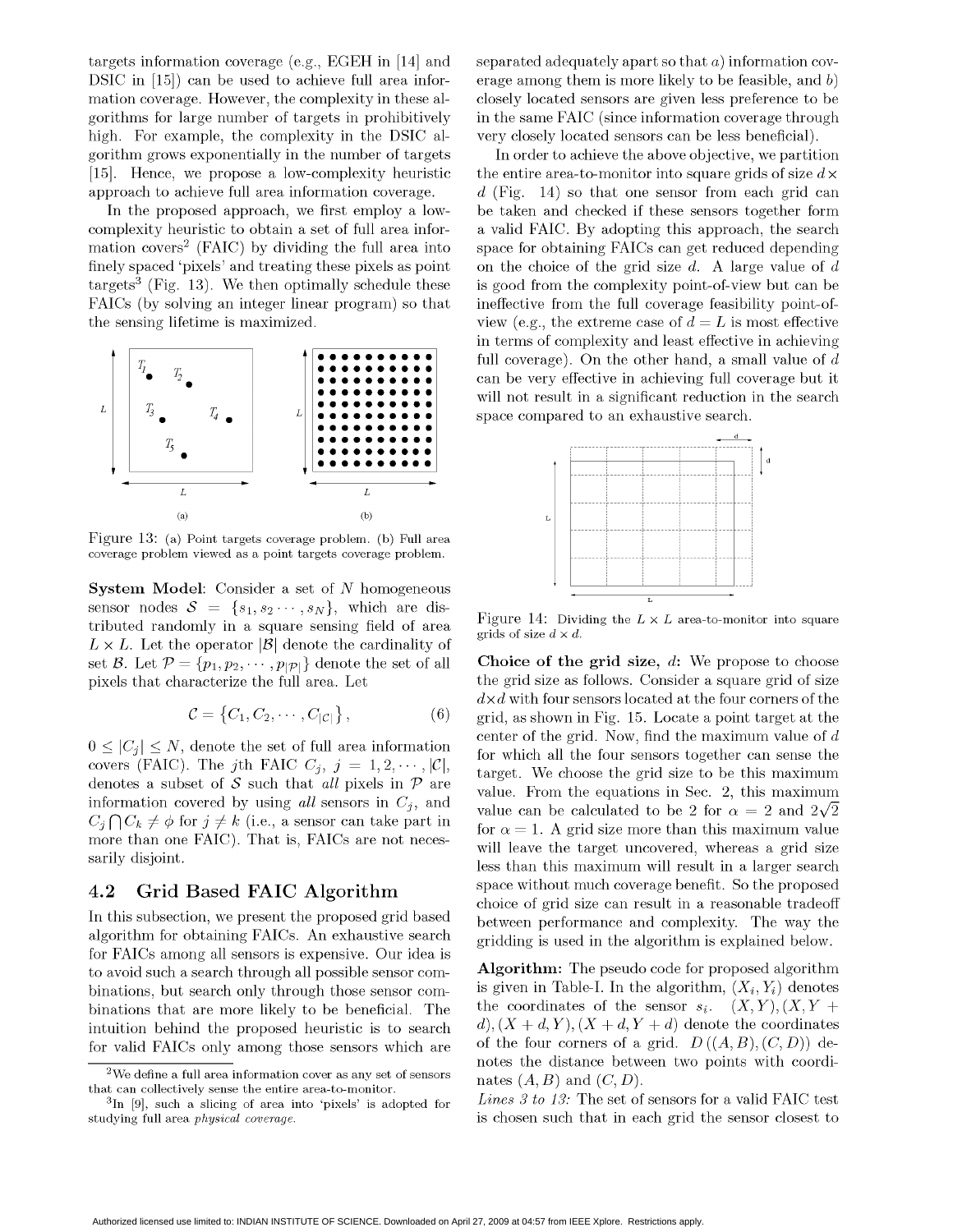

Figure 15: Choice of the grid size,  $d$ .

its corner (if available) is chosen. The reference corner is alternatively taken to be the bottom left corner and top left corner (Fig.  $16$ ) to make the selected sensors in different sets to stay apart. Lines  $3$  to  $10$  in the algorithm collects all possible sets of sensors for FAIC test based on the above criterion.

Line  $16$ : For each of the sets of sensors obtained above, using the information coverage Eqns. in Sec. 2, the function  $Area()$  obtains the set of pixels (i.e., area) that can be collaboratively sensed by these sensors.  $\mathcal{A}_{C_i}$  denotes the area (set of pixels) covered by the *i*th set of sensors through information coverage,  $\frac{1}{25}$  end while

and

$$
0 \le |\mathcal{A}_{C_j}| \le |\mathcal{P}| \tag{7}
$$

$$
\mathcal{A}_{C_j} \geq \mathcal{A}_{s_1} \bigcup \mathcal{A}_{s_2} \bigcup \cdots \mathcal{A}_{s_{|C_j|}}.\tag{8}
$$

Note that for physical coverage,

$$
\mathcal{A}_{C_j} = \mathcal{A}_{s_1} \bigcup \mathcal{A}_{s_2} \bigcup \cdots \mathcal{A}_{s_{|C_j|}}.\tag{9}
$$

*Lines 17 to 25:* It is possible that the *j*th set of sensors do not cover the whole area (all pixels), i.e.,  $\mathcal{A}_{C_j} \neq \mathcal{P}$ ). Figure 17: Illustration of areas information covered and not An illustration of  $\mathcal{A}_{C_j}$  (area covered by jth set of sen-<br>sors and  $\mathcal{A}' = \mathcal{P} - \mathcal{A}_{C_i}$  (area not covered) is shown  $\mathcal{A}_{C_i}$ . Double hashed area is uncovered area  $\mathcal{A}' = \mathcal{P} - \mathcal{A}_{C_i}$ . sors and  $A' = \mathcal{P} - \mathcal{A}_{C_i}$  (area not covered) is shown in Fig. 17. In that case, the algorithm attempts to cover the uncovered pixels  $A' = \overline{P} - A_{C_j}$  by including 4.3 Optimum Scheduling of FAICs additional sensors to the set as shown in line 19. This Our simple to cover  $e^{H}$  the pixels in the arc procedure is carried out on all sets of sensors resulting monitor. Even if one pixel is not covered, then the from lines 3 to 13, and a valid set of FAICs is obtained network ceases to fulfill its sensing objective. In other as the output of the algorithm. The worst case com-<br>words, sensing lifetime is defined as the time up to plexity of the algorithm can be shown to be of order which the deployed sensors can cover all the pixels in



grid.

S4 S3 <sup>1</sup> C n = St S <sup>2</sup> while (ISt| > 0) <sup>T</sup> <sup>3</sup> X =Y=O <sup>1</sup> C .Us{i:min[ D((Xi,Yi),(X,Y))], i=1,2, St, >s2\_\ <sup>6</sup> = <sup>q</sup> <sup>f</sup> or <sup>n</sup> =<sup>o</sup> <sup>d</sup> d, <sup>a</sup> <sup>n</sup> <sup>d</sup> ( <sup>X</sup> <X<X +d, Y<Y<Y<sup>i</sup> d) S1 <sup>I</sup> C~~~~{2 6iC ''(XY) Sl , \Y) )'lCn <sup>U</sup> {si: min [D((Xi,Yi),(X,Y+d))1, i=1,2,--- ,|St II for n=even, and (X<Xi<X+d, Y<Yi<Y+d) 7 St St -{Si Si E Cn} <sup>9</sup> end while Y 26 end loop <sup>j</sup>

 $T_{\rm t}$   $CD$   $EMIC$  Algorithm



Our aim is to cover all the pixels in the area-to- $\mathbb{Z}P[N^3]$ .<br>the area-to-monitor. FAICs obtained from the proposed GB-FAIC algorithm are not disjoint. These covers need to be scheduled optimally so that sensing lifetime is maximized. Considering that a cover is activated for an integer number of time slots, we formulate the scheduling algorithm as an integer linear programming (ILP) problem as follows. Let  $N_c$ denote the number of FAICs obtained from the GB- FAIC algorithm presented above. Let  $t_i$  denote the  $\begin{array}{c} a \ a \ (a) \ \text{n is odd} \end{array}$  activation time of the jth FAIC in number of time Slots. Let  $E_i$  denote the battery energy of sensor node<br>Figure 16: Illustration of how sensors are selected in each i. The optimum schedule is obtained as the solution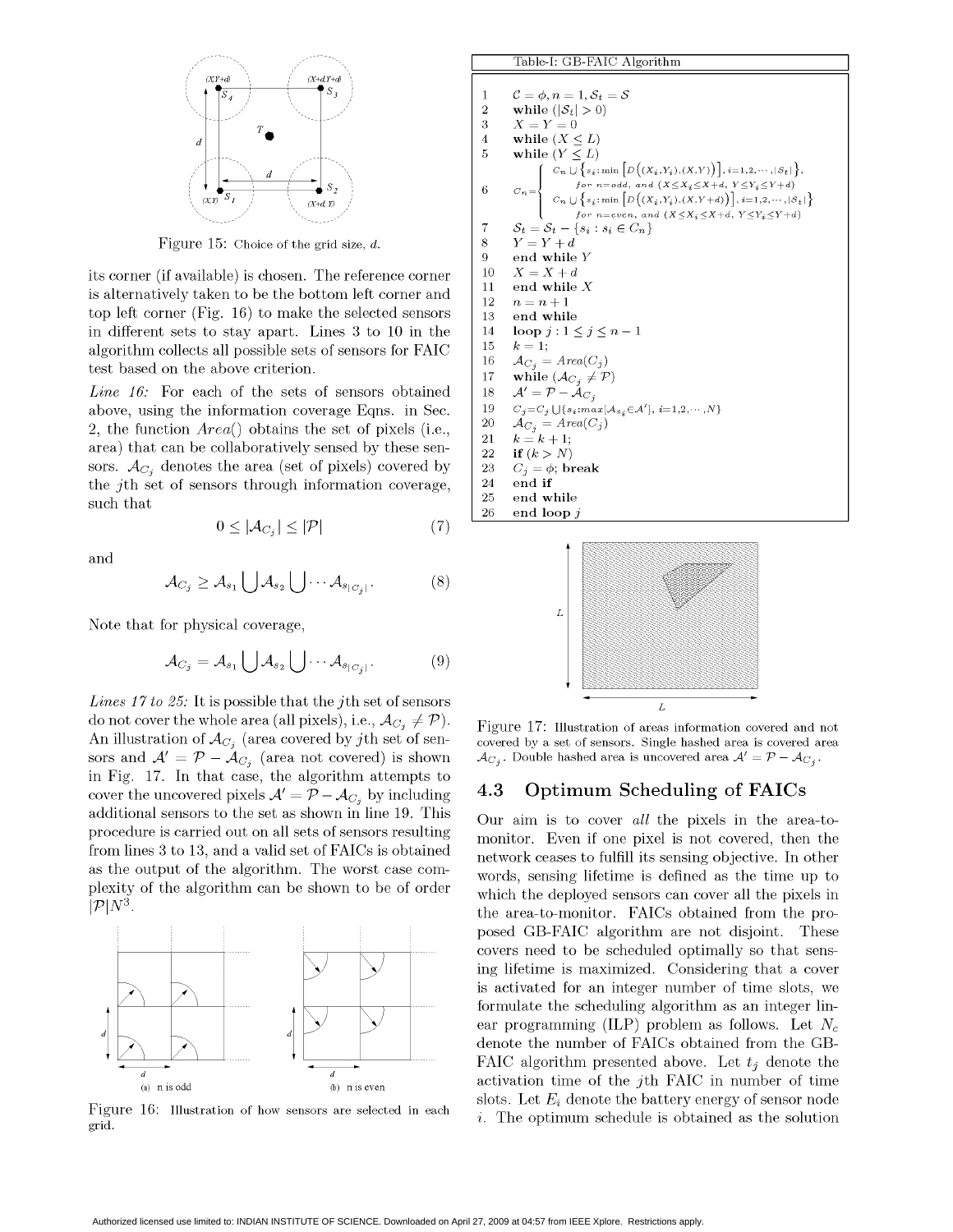$$
\sum_{j=1}^{N_c} t_j
$$
 or run to

s.t

$$
\sum_{j=1}^{N_c} C_{i,j} t_j \le E_i/e_0, \quad \forall i = 1, 2 \cdots N, \qquad (11) \qquad \underbrace{\overset{\text{g}}{\underset{\text{se}}{\text{g}}}{\underset{\text{se}}{\text{g}}}} \, 10^{\left|\frac{1}{1-\cdots\alpha-2, \text{ proposed}}\right|}
$$

where

$$
C_{i,j} = \left\{ \begin{array}{ll} 1 & if \; s_i \in C_j \\ 0 & otherwise, \end{array} \right. \hspace{1in} \left. \begin{array}{ll} \frac{8}{9} \\ \frac{2}{9} \end{array} \right.
$$

and

$$
t_j \in \{0, 1, 2, \cdots\}, \quad \forall j = 1, 2 \cdots, N_c. \tag{12}
$$

# **5** Simulation Results Number of sensors

times achieved by the proposed GB-FAIC and opti- information coverage (proposed). 100% area coverage. mum scheduling algorithm, and compare it with the  $\frac{40}{40}$ performance achieved using physical coverage.<br> $\frac{1}{35}$  - SP heuristic  $\frac{1}{95\%}$  area coverage

**Simulation model:** A network with  $5 \times 5$  square  $\|\ldots\|_{\alpha=1, \text{propos}}$ sensing area is considered. The number of sen-<br> $\mathbb{S}^3$   $\left| \begin{array}{cc} -\alpha=2, & \text{propos-} \end{array} \right|$ sor nodes in the network considered include  $N =$ 50, 60, 70, 80, 90,100. These sensor nodes are uniformly distributed in the sensing area. Each sensor  $\frac{2}{5}$  20 node is provided with an initial battery energy of 2 Joules. As before, we assume that each sensing operation when a sensor is activated to sense consumes  $\frac{1}{10}$  $e_0 = 4 \ nJ$ . We also assume that no energy is consumed when the sensor is not activated (i.e., left idle). Time axis is divided into contiguous slots of equal du-<br>  $\frac{1}{50}$   $\frac{1}{60}$   $\frac{1}{60}$   $\frac{1}{70}$   $\frac{1}{80}$  90 ration. In each slot exactly one cover is activated for  $\frac{50}{20}$  60  $\frac{70}{20}$  80 90 100 sensing operation. Sensing lifetime is the number of active time slots till full area coverage is maintained. Figure 19: Average sensing lifetime as a function of number In all the simulations, we used the following parameter values:  $\alpha=1,2$ , physical coverage range  $R=1$  and the corresponding  $\epsilon = 0.683$ . Optimum schedules (i.e.,  $\epsilon$  Conclusion  $t_i$ 's) are obtained by solving the optimization problem in (10) using CPLEX 9.0. We investigated point target coverage problem and

to the following optimization problem: performs better than the SP heuristic and a relaxed area coverage requirement (i.e., 90% coverage instead Maximize of full coverage) further increases the lifetime.



Figure 18: Average sensing lifetime as a function of number We evaluate the simulated performance of sensing life-<br>of sensors in the network. Physical coverage (SP heuristic) vs



of sensors in the network. Physical coverage (SP heuristic) vs information coverage (proposed). 95% area coverage.

Results: In Fig. 18, we illustrate the average sens-<br>
full area coverage problem in wireless sensor networks, ing lifetime as a function of number of sensors for full adopting a novel information coverage model (inarea coverage, obtained from simulations by averaging stead of the widely adopted physical coverage model). over 100 different realizations of the network with 95% The information coverage model essentially exploits confidence interval. Lifeitmes achieved using the pro- the benefit of cooperation among sensors in order to posed GB-FAIC algorithm are plotted for  $\alpha = 1$  and achieve increased sensing lifetime of the network. For 2. The lifetimes achieved using the physical coverage the point target coverage problem using information based SP heuristic presented in [9] are also plotted for coverage, we presented a heuristic to obtain disjoint comparison. It can be seen that the proposed informa- information covers that outperformed other known tion coverage based algorithm results in significantly heuristics in the literature. For the full area coverlarger average sensing lifetimes compared to the phys- age problem using information coverage, we proposed ical coverage based SP heuristic in [9]. Figures 19 and a low-complexity heuristic algorithm for obtaining full 20 show the performance comparison between the pro- area information covers. Optimum schedules for acposed algorithm and the SP heuristic for 95% and 90% tivating various full area information covers were obarea coverage. Here again, the proposed algorithm tained by solving an ILP that maximized the sensing